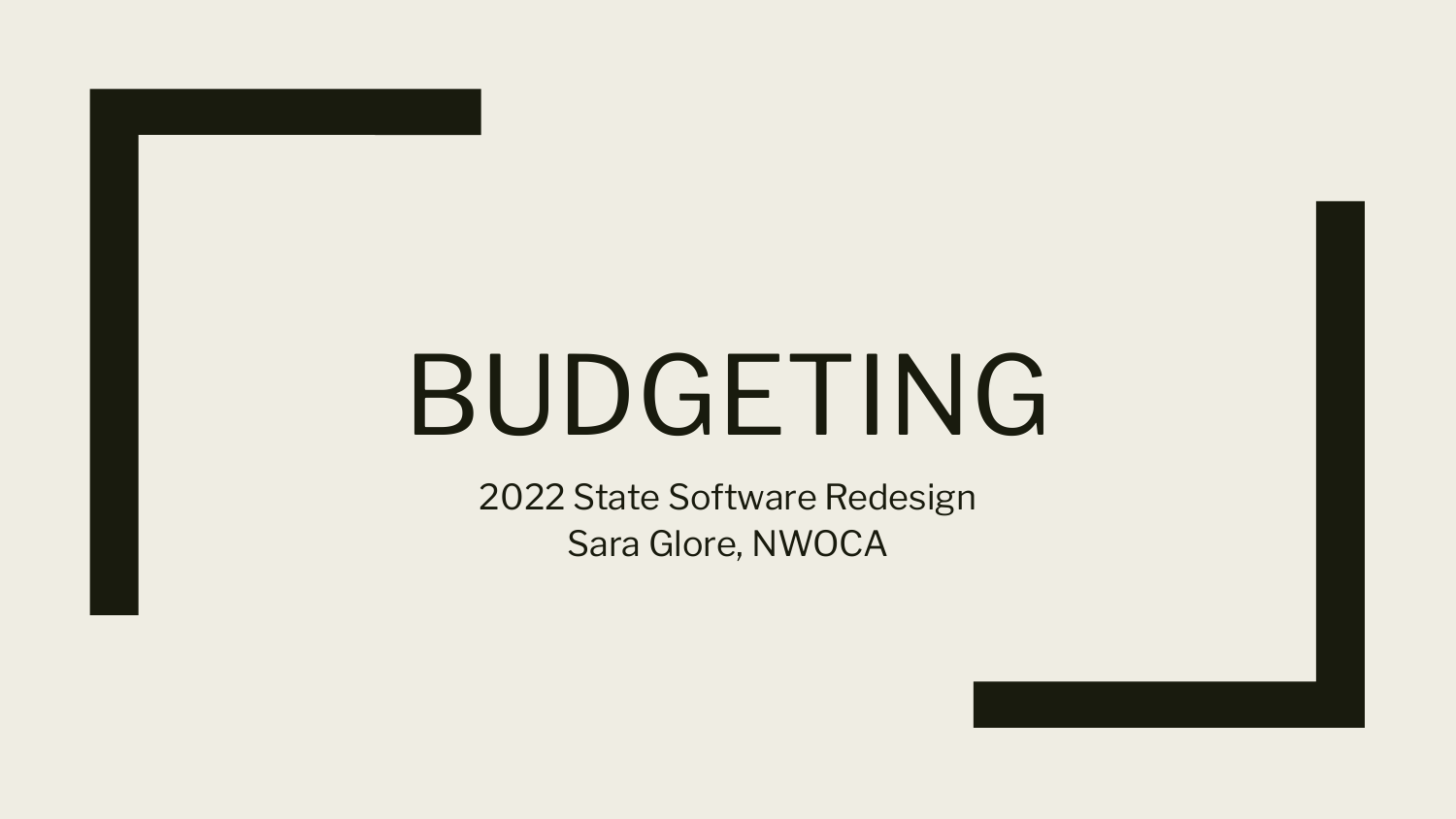# Budgeting Menu

- Budgeting menu offers 2 different interfaces to handle the budgeting process from the beginning to the end.
- Proposed Amounts, Temporary Appropriations, and Permanents.
	- *– Scenarios*
		- Allows creation of budget scenarios via spreadsheets which can then be promoted to proposed amounts
	- *– Proposed Amounts*
		- Displays the proposed budget and revenue amounts for a specified year in grid format. Proposed amounts are then applied to initial budget and revenue estimates as either temporary or permanent appropriations.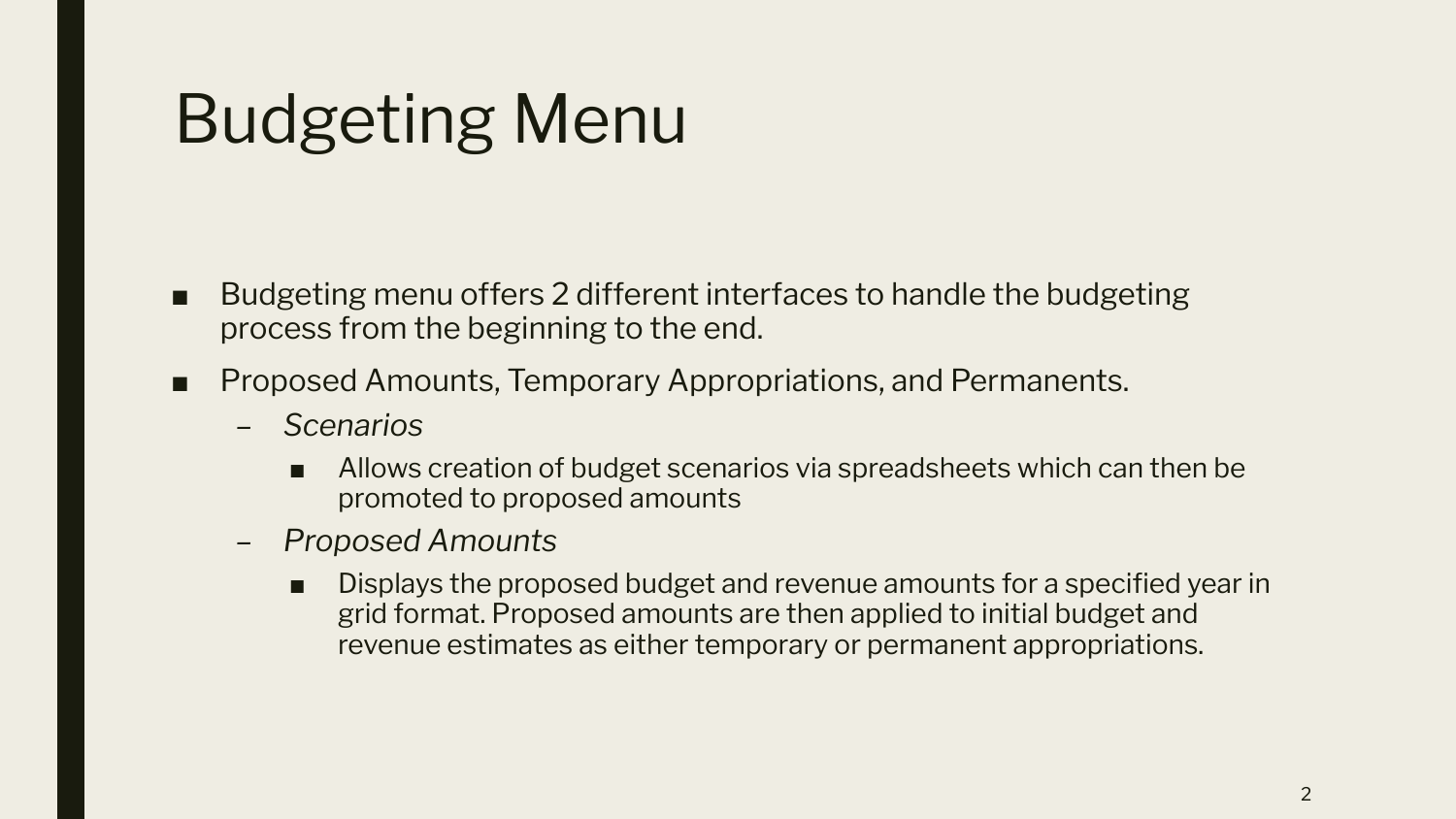### **Scenarios**

- Can create and store multiple scenarios.
	- *– Generally, a single scenario will be sufficient*
		- Not necessary to create separate scenarios for different management areas. Instead, create separate budgeting worksheets within the same scenario.
- **Promote a scenario to Proposed Amounts** 
	- *– Once a scenario is promoted, any successive scenario that is promoted will OVERWRITE a prior scenario's amounts.*
- Each scenario consists of one or more budgeting spreadsheets
	- *– Can Use a single spreadsheet containing all accounts or create separate sheets for different management areas.*
		- Spreadsheets can be created in the scenario and updated directly in software or downloaded into Excel and then imported back in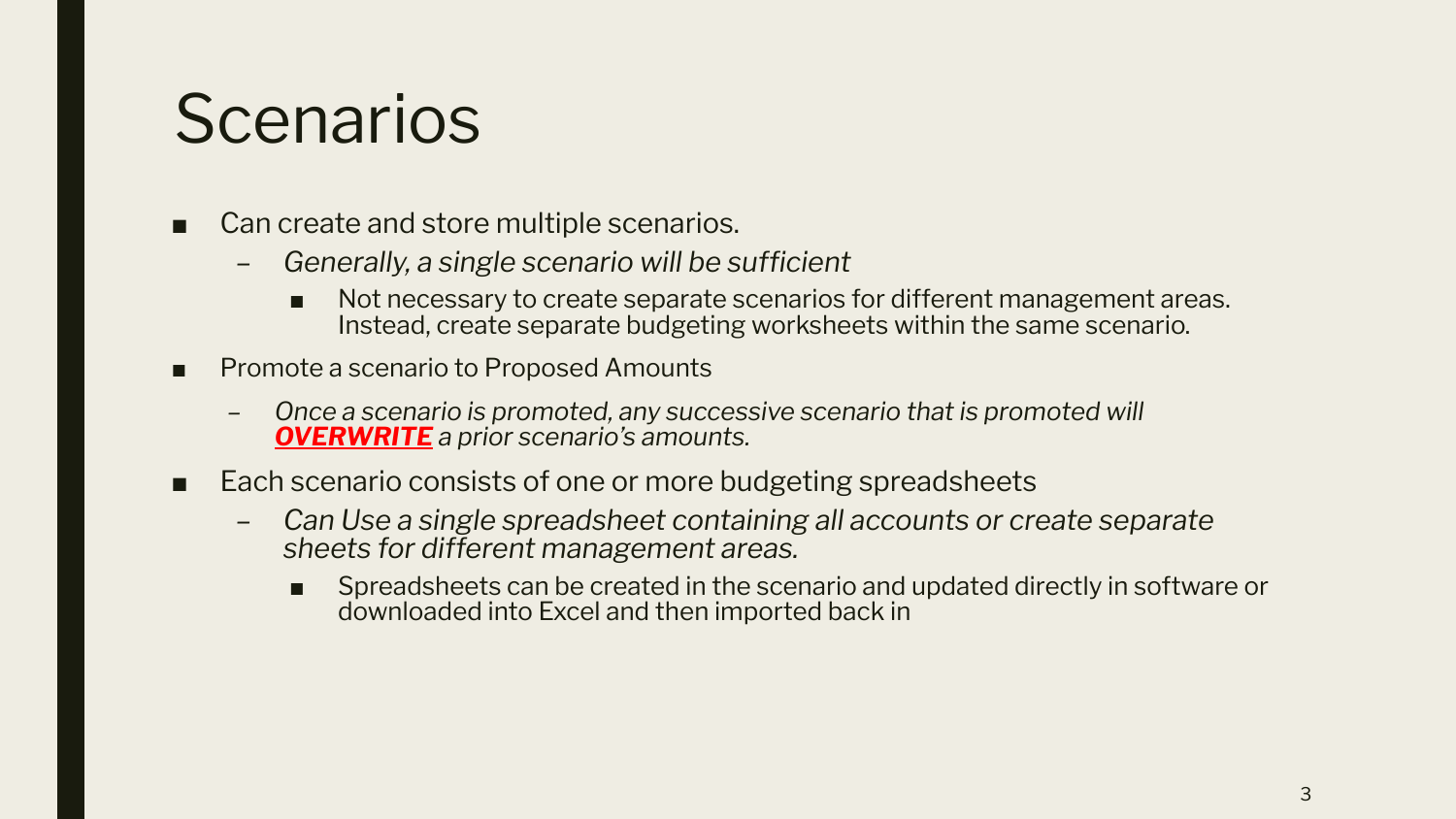# Create a Scenario

- Click 'create' from the Budgeting/Scenario grid
	- *– Enter a Name and Description*
		- Name Fiscal Year 2023 Revenue
		- Description Anticipated Revenue Estimates for FY 2023
	- *– Save the Scenario or continue on to create or upload sheets. Remembering to 'Save' the scenario when finished.*
	- *– Create or Upload budgeting sheets*
		- Click 'create' in the scenario to create a new worksheet

#### OR

Click Upload to import a worksheet

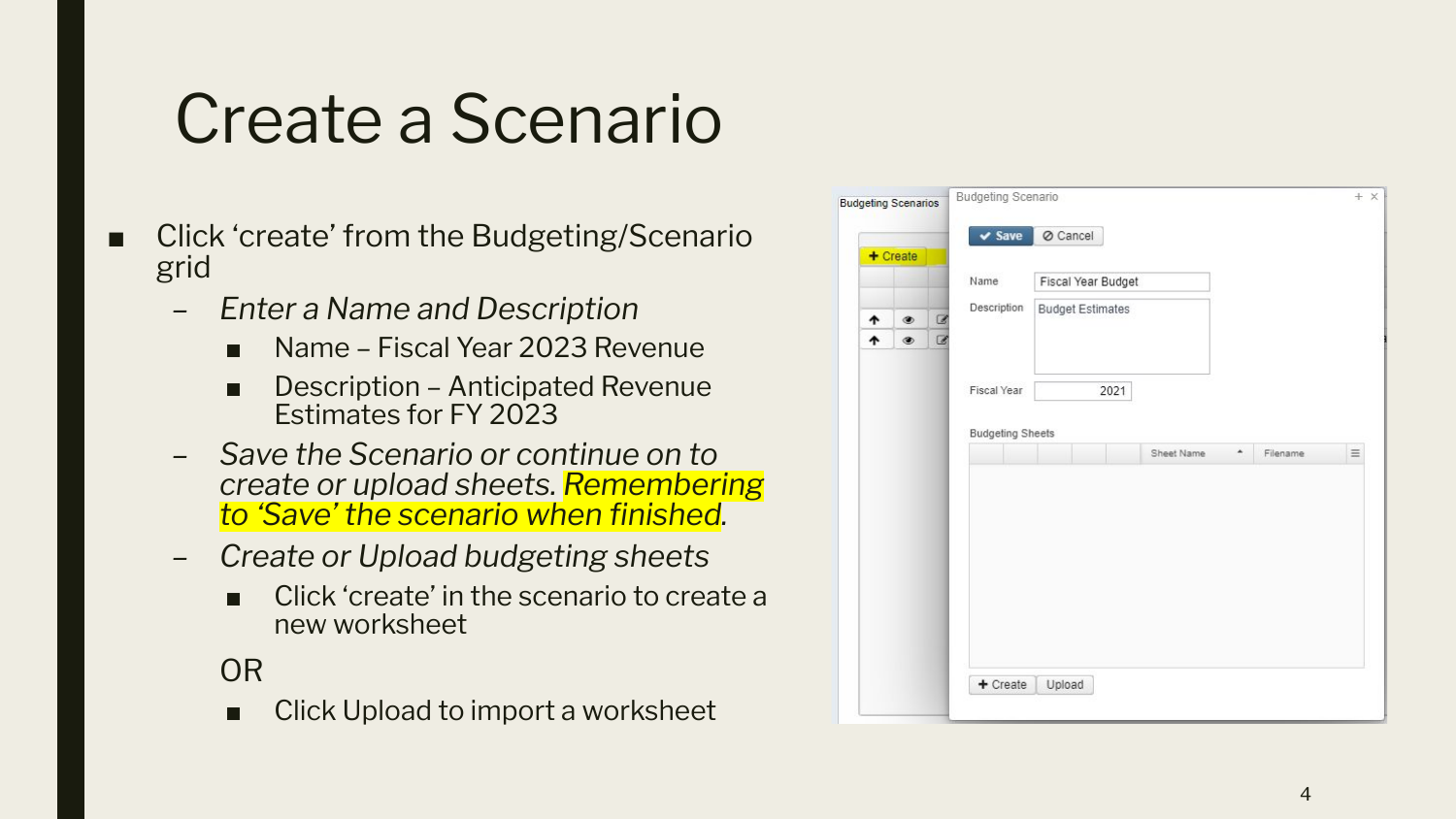# Budgeting Scenarios

- Once created and saved Scenarios will be displayed in grid where you can:
	- *– Promote*
		- Promotes all spreadsheets in the scenario. Promotion will replace existing proposed amounts for fiscal years related to the scenario. Once promoted the accounts with associated amounts will appear in Budgeting/Proposed Amounts Grid as well as the Next Year Proposed Amount field on accounts.
	- *– View*
		- Edit
		- Clone
	- *– Edit*
		- Name & Description

| $+$ Create |    |   |                     |                               |
|------------|----|---|---------------------|-------------------------------|
|            |    |   | Name                | Description                   |
| ۱          | €  | ο | Fiscal Year Budget  | <b>Budget Estimates</b>       |
|            | B. | Θ | Fiscal Year Revenue | Anticipated Revenue Estimates |

- Create budget sheets, upload, upload/replace), regenerate, download
- *– Delete*
	- The scenario and ALL underlying budget sheets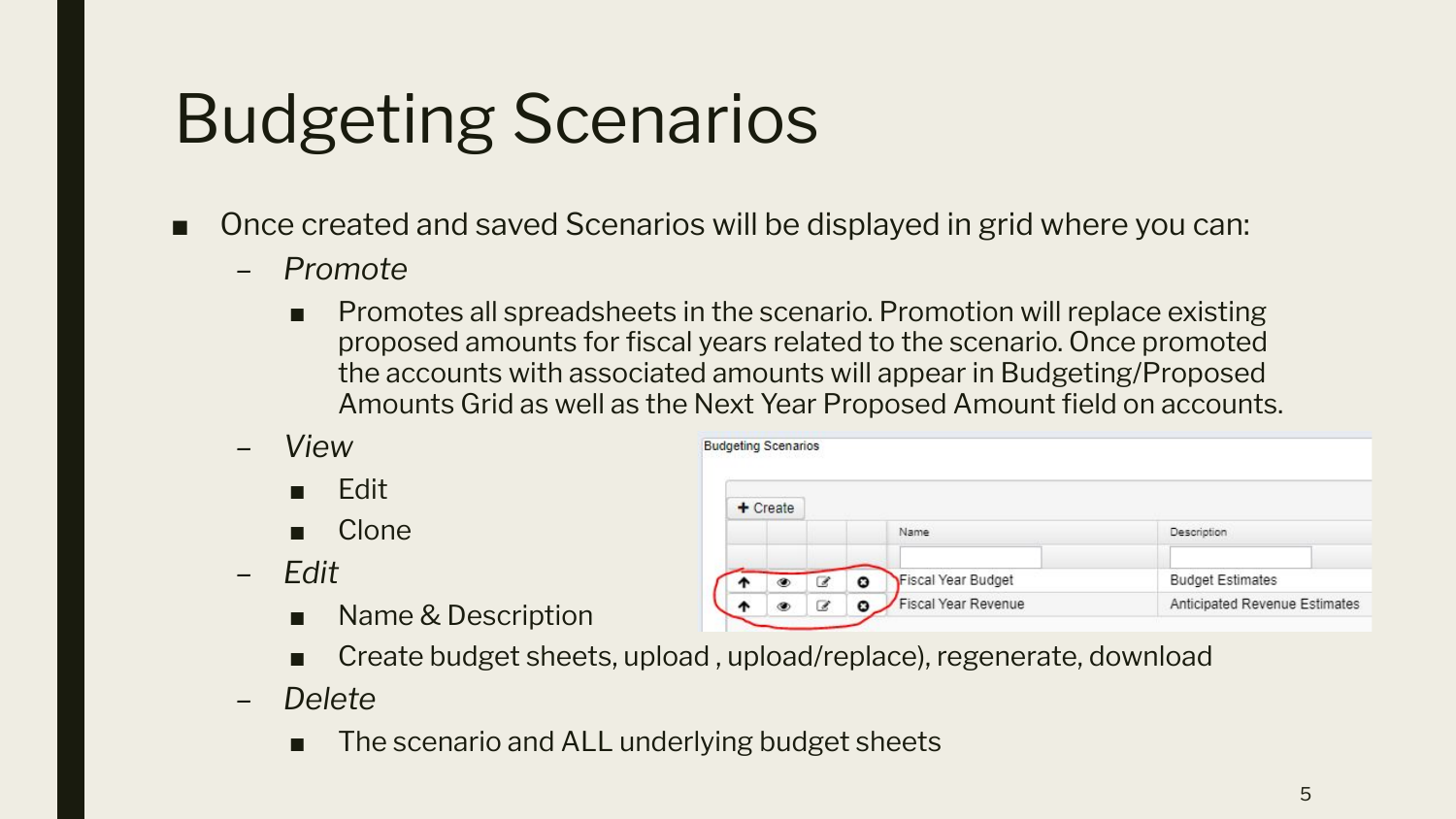#### Edit Scenario

■ Once a Scenario is created and saved in order to create, modify, regenarte, upload, download budget sheets you must 'Edit' the Scenario first.

|                     |               |          |           |                     | <b>Budgeting Scenario</b> |                         |            |                                 | $+ x$    |
|---------------------|---------------|----------|-----------|---------------------|---------------------------|-------------------------|------------|---------------------------------|----------|
|                     | $+$ Create    |          |           |                     | $\vee$ Save               | ⊘ Cancel                |            |                                 |          |
|                     |               |          |           | Name                |                           |                         |            |                                 |          |
| ↑                   | $\circledast$ | $\alpha$ | $\circ$   | Fiscal Year Budget  | Name                      | Fiscal Year Budget      |            |                                 |          |
| $\hat{\phantom{a}}$ | $\circledast$ | $\alpha$ | $\bullet$ | Fiscal Year Revenue | Description               | <b>Budget Estimates</b> |            |                                 |          |
|                     |               |          |           |                     |                           |                         |            |                                 |          |
|                     |               |          |           |                     |                           |                         |            |                                 |          |
|                     |               |          |           |                     | Fiscal Year               | 2021                    |            |                                 |          |
|                     |               |          |           |                     | <b>Budgeting Sheets</b>   |                         |            |                                 |          |
|                     |               |          |           |                     |                           |                         | Sheet Name | $\hat{\phantom{a}}$<br>Filename | $\equiv$ |
|                     |               |          |           |                     |                           |                         |            |                                 |          |
|                     |               |          |           |                     |                           |                         |            |                                 |          |
|                     |               |          |           |                     |                           |                         |            |                                 |          |
|                     |               |          |           |                     |                           |                         |            |                                 |          |
|                     |               |          |           |                     |                           |                         |            |                                 |          |
|                     |               |          |           |                     |                           |                         |            |                                 |          |
|                     |               |          |           |                     |                           |                         |            |                                 |          |
|                     |               |          |           |                     | $+$ Create                | Upload                  |            |                                 |          |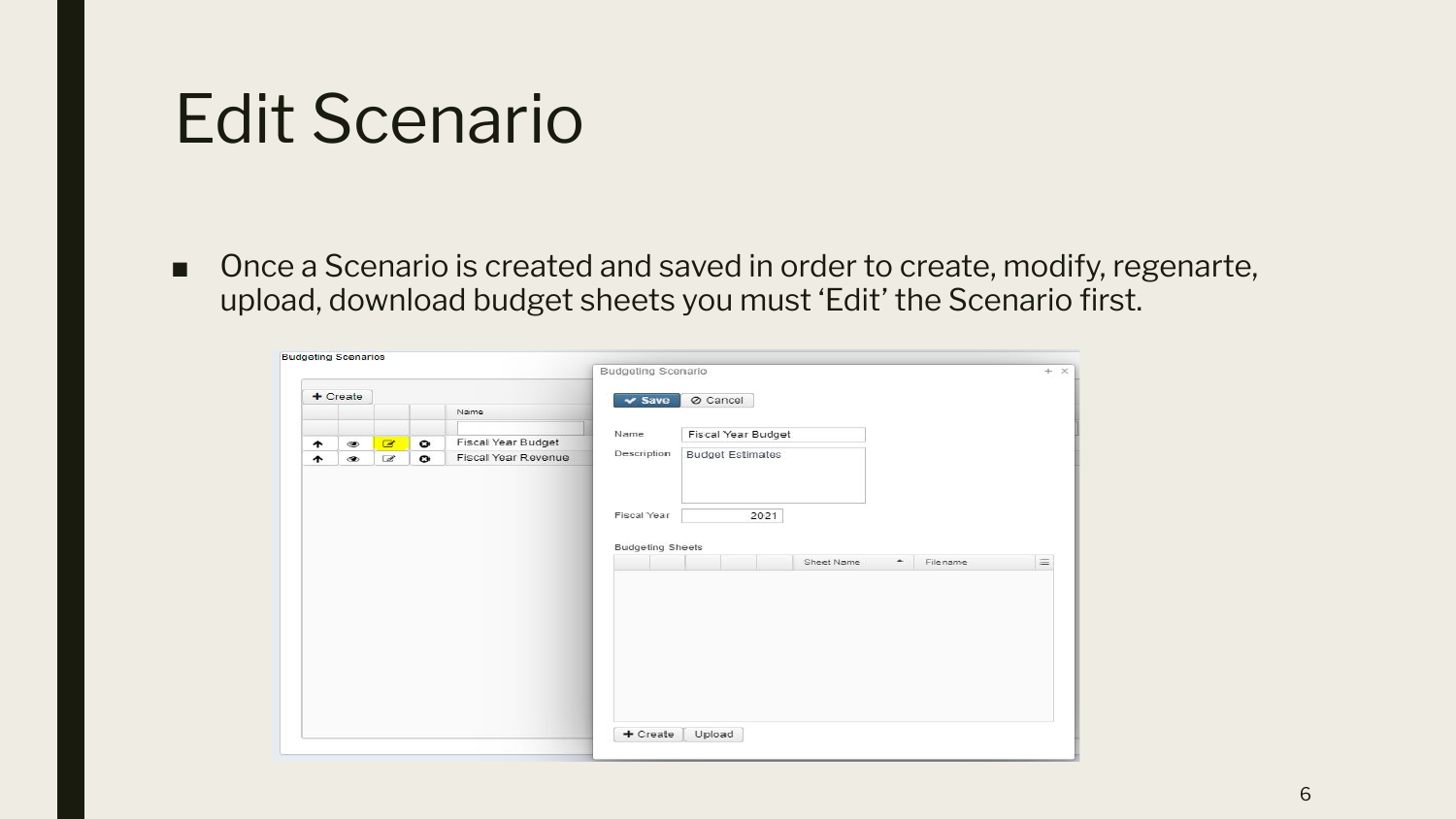# Create a Budgeting Sheet

- Click on Create
- Select the type of Budgeting Sheet: Budget or Anticipated Revenue
- A predefined set of properties are displayed
	- *– Add or remove the properties you would like included on the spreadsheet*

| udgeting Scenario       |                     | Create New Budgeting Sheet                                  |                         |                          |                                      |                                        |                |
|-------------------------|---------------------|-------------------------------------------------------------|-------------------------|--------------------------|--------------------------------------|----------------------------------------|----------------|
| $\vee$ Save             | <b>⊘</b> Cancel     | Select Type<br><b>Budget</b><br>$\mathbf{v}$                | New Sheet<br>Sheet Name | $\vee$ Save Sheet        | <b>Restore Defaults</b>              |                                        |                |
| Name                    | <b>Fiscal Year</b>  | <b>Select Properties</b><br>Configure Filters               |                         |                          |                                      |                                        |                |
|                         |                     | Properties:                                                 | Display Name            | Description              | Sort Priority                        | Sort Order                             | Remove         |
| Description             | <b>Budget Estin</b> | Future Pre Encumbrance<br>Future Remaining Balance          | Id                      | id                       | 0<br>$\pmb{\mathrm{v}}$              | Ascending<br>$\mathbf{v}$              | $\pmb{\times}$ |
|                         |                     | Future Year Encumbrance<br>FY Permanent Transaction         | Description             | Description              | $\mathbf 0$<br>$\pmb{\mathrm{v}}$    | Ascending<br>$\boldsymbol{\mathrm{v}}$ | $\pmb{\times}$ |
|                         |                     | <b>FYTD Additions</b><br><b>FYTD Adjustments</b>            | Fund                    | Fund                     | 1<br>$\pmb{\mathrm{v}}$              | Ascending<br>$\pmb{\mathrm{v}}$        | $\pmb{\times}$ |
| Fiscal Year             |                     | FYTD Appropriated<br><b>FYTD Deductions</b>                 | Func                    | Func                     | 3<br>$\pmb{\mathrm{v}}$              | Ascending<br>$\mathbf{v}$              | $\pmb{\times}$ |
| <b>Budgeting Sheets</b> |                     | FYTD Expendable                                             | Object                  | Object                   | $\overline{4}$<br>$\pmb{\mathrm{v}}$ | Ascending<br>$\pmb{\mathrm{v}}$        | $\pmb{\times}$ |
|                         |                     | FYTD Expended<br>FYTD Percent Expended<br>FYTD Transactions | <b>SCC</b>              | SCC                      | $\overline{c}$<br>$\pmb{\mathrm{v}}$ | Ascending<br>$\pmb{\mathrm{v}}$        | $\pmb{\times}$ |
|                         |                     | FYTD Unencumbered                                           | Subject                 | Subject                  | 5<br>$\pmb{\mathrm{v}}$              | Ascending<br>$\pmb{\mathsf{v}}$        | $\pmb{\times}$ |
|                         |                     | Gaap Initial Estimate<br>Gaap Original Budget               | OPU                     | OPU                      | 6<br>7                               | Ascending<br>7                         | ×              |
|                         |                     | Gaap Revised<br>Id                                          | IL                      | IL.                      | $\overline{I}$<br>$\pmb{\mathrm{v}}$ | Ascending<br>$\pmb{\mathsf{v}}$        | ×              |
|                         |                     | Initial Estimate<br>Money 1                                 | Job                     | Job                      | 8<br>$\pmb{\mathrm{v}}$              | Ascending<br>$\pmb{\mathrm{v}}$        | $\pmb{\times}$ |
|                         |                     | Money 2<br><b>MTD Additions</b>                             | FYTD Appropriated       | <b>FYTD Appropriated</b> | $\mathbf 0$<br>$\blacktriangledown$  | Ascending<br>$\boldsymbol{\mathrm{v}}$ | $\pmb{\times}$ |
|                         |                     | <b>MTD Adjustments</b><br><b>MTD Deductions</b>             | Prior Year Encumbrance  | Prior Year Encumbrance   | $\pmb{0}$<br>$\pmb{\mathrm{v}}$      | Ascending<br>$\mathbf v$               | $\pmb{\times}$ |
|                         |                     | MTD Expended<br>• MTD Transactions                          | Prior Year Expendable   | Prior Year Expendable    | $\mathbf 0$<br>$\pmb{\mathrm{v}}$    | Ascending<br>$\overline{\mathbf{v}}$   | $\pmb{\times}$ |
| $+$ Create              | Upload              | Next Year Proposed<br>• ODE Line Number                     | FYTD Expendable         | FYTD Expendable          | $\pmb{0}$<br>$\pmb{\mathrm{v}}$      | Ascending<br>$\mathbf v$               | $\pmb{\times}$ |
|                         |                     | Percent Available<br>Prior Year Actual Expender             | FYTD Expended           | <b>FYTD Expended</b>     | $\theta$<br>$\pmb{\mathrm{v}}$       | Ascending<br>$\overline{\mathbf{v}}$   | $\pmb{\times}$ |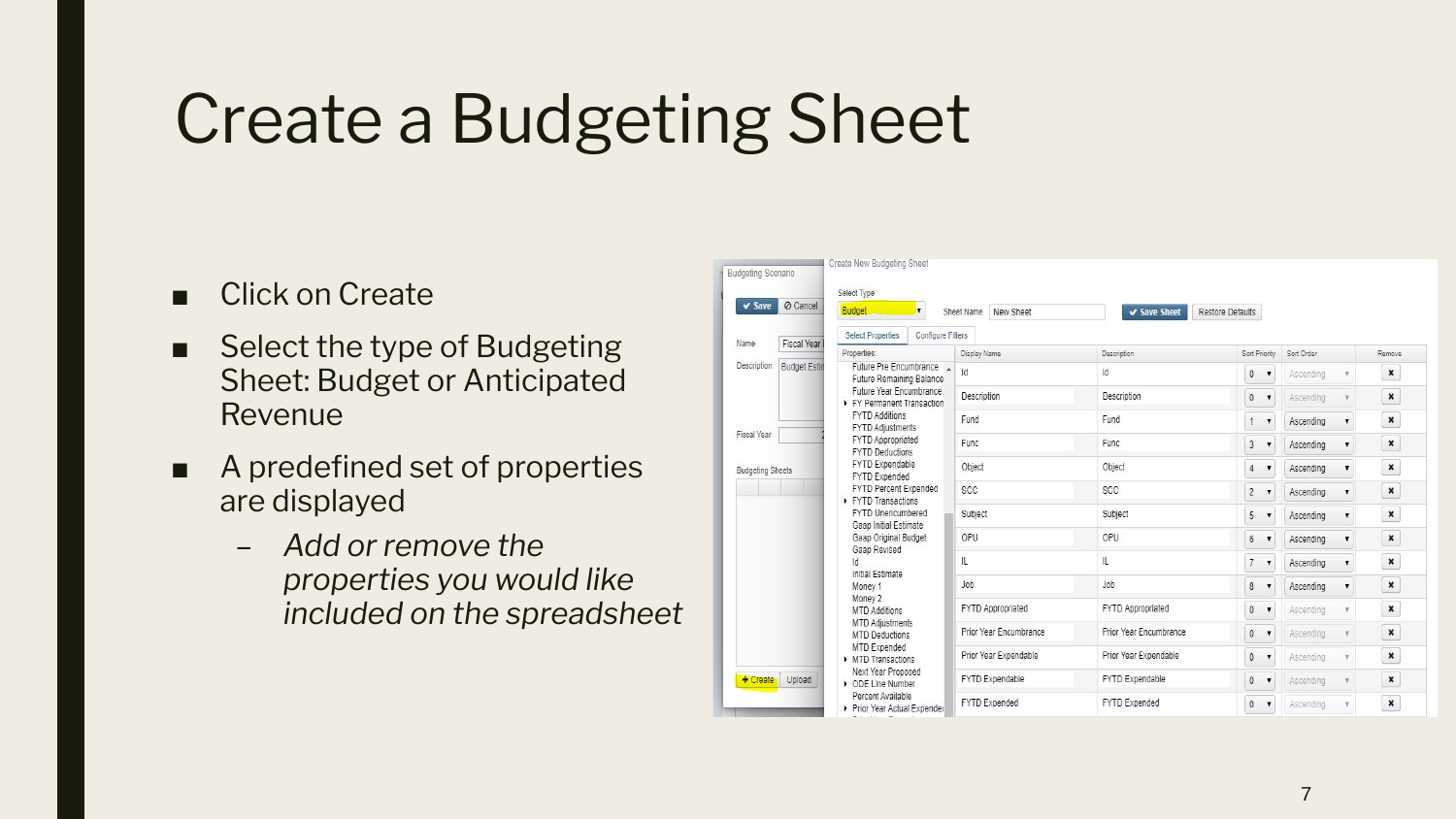# Create a Budgeting Sheet

- Click on the 'Configure Filters' tab to filter the data you want included
	- *– Drag and drop or Double click to move properties to the right*
- Enter a 'Sheet Name' and click on 'Save Sheet'. A confirmation box will appear, click on 'create' to create the sheet.
- May also save the query to loaded on another worksheet if desired by giving it a name and then click on 'save query'

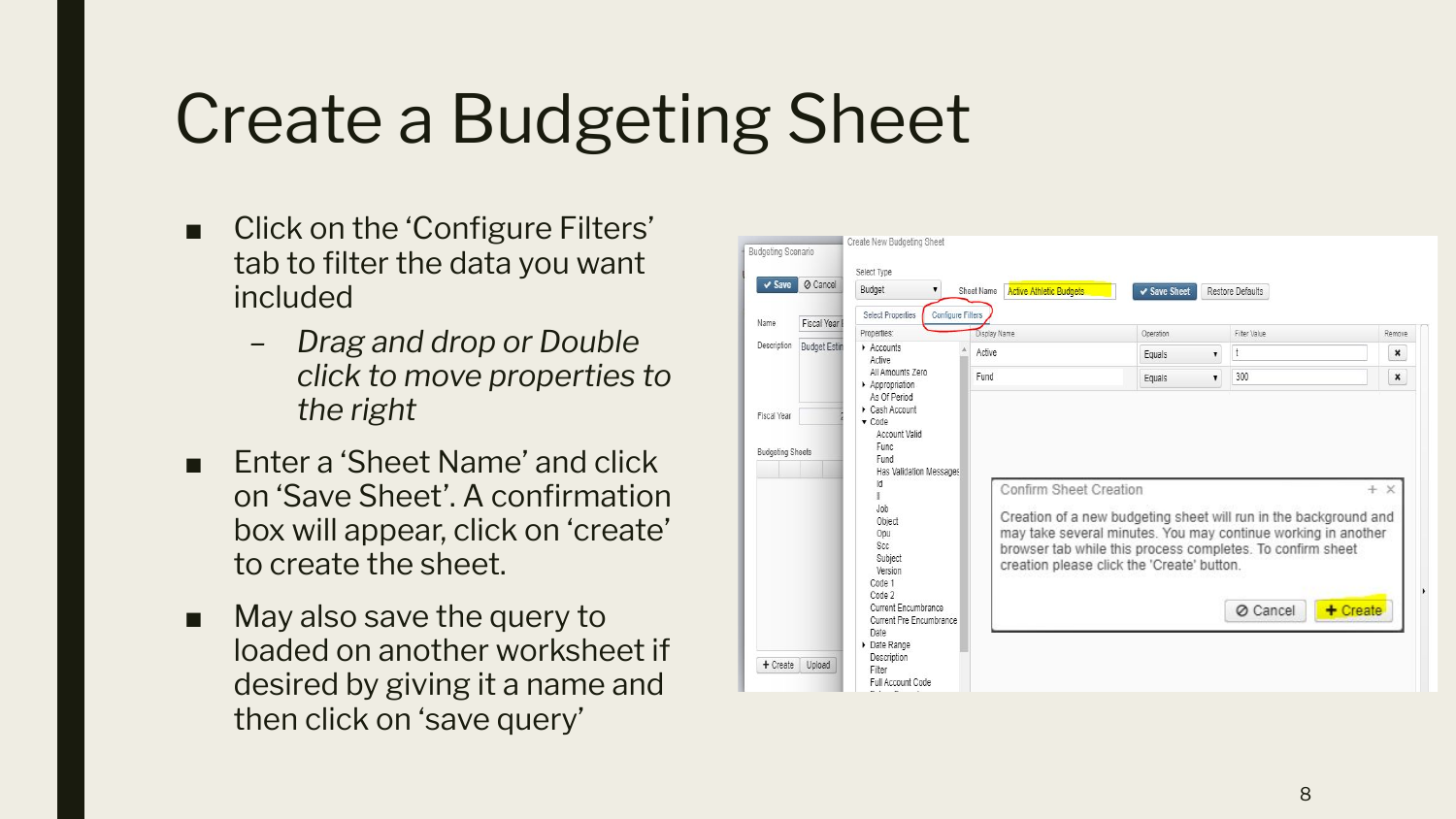# Budgeting Sheet Options

- Edit 
	- *– Makes changes to the spreadsheet inside of the software. Sheet works similar to Excel*
- Regenerate 
	- *– Recreates the sheet using the specified account filters updating the amounts*
- Upload and Replace
	- *– Upload returned sheets from users*
- Download <sub>L</sub>
	- *– Send out to district users/open in Excel to enter proposed amounts*
- Delete <del>o</del>
- **Create** 
	- *– Create more sheets*
- Upload
	- *– Upload spreadsheets already created possibly from the SSDT Expense Worksheets* <sup>9</sup>

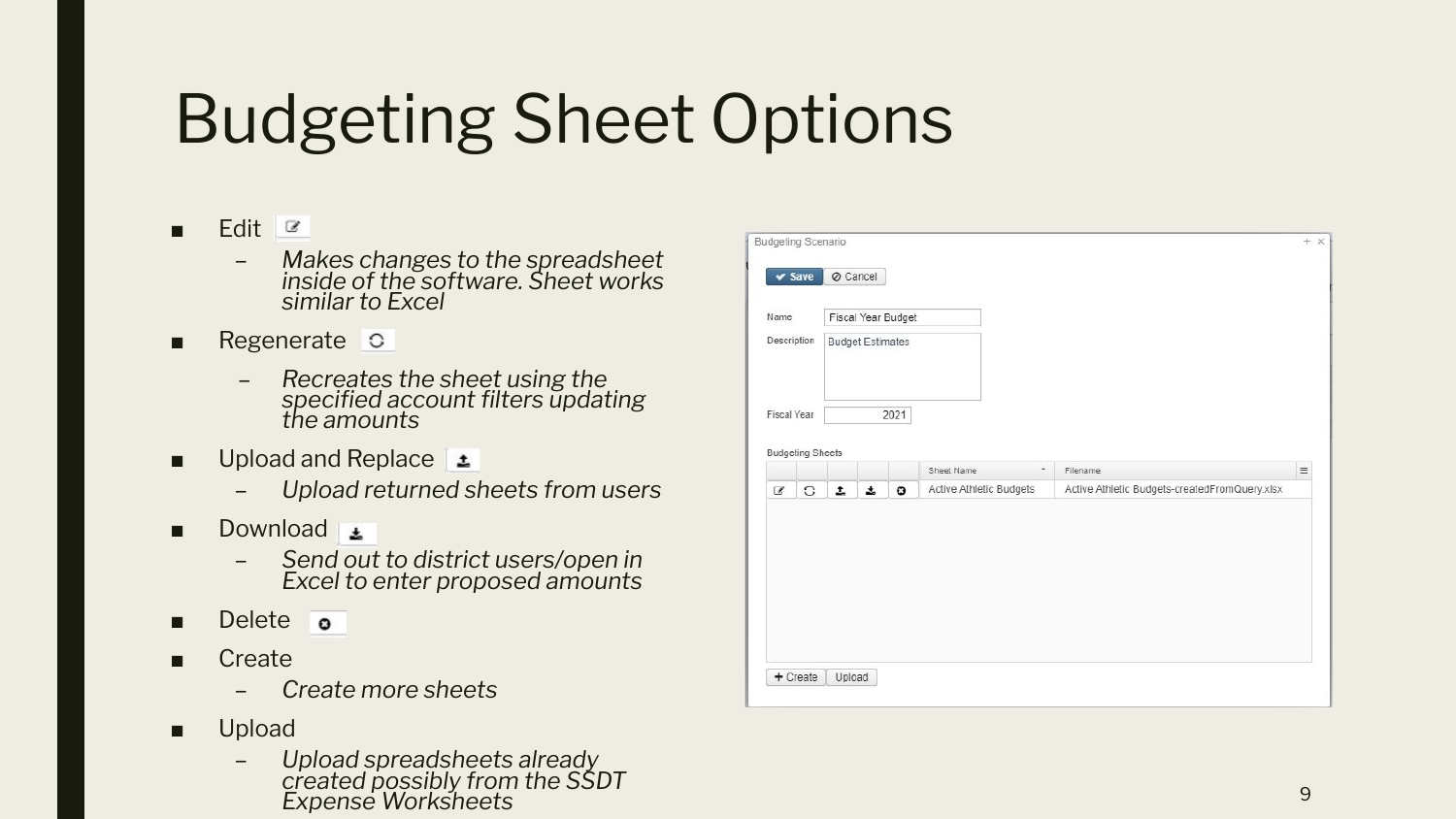# Upload New Budget Sheet

| <b>Budgeting Scenario</b>                     |            |                         |          |                       |                                |                                               | $+ x$    | <b>Budgeting Scenario</b>                        |                         |             |                           |           |                                                                                                   |
|-----------------------------------------------|------------|-------------------------|----------|-----------------------|--------------------------------|-----------------------------------------------|----------|--------------------------------------------------|-------------------------|-------------|---------------------------|-----------|---------------------------------------------------------------------------------------------------|
| $\vee$ Save                                   |            |                         | ⊘ Cancel |                       |                                |                                               |          |                                                  |                         | Sheet Name* | <b>Budgeting Scenario</b> |           |                                                                                                   |
| Name                                          |            |                         |          | Fiscal Year Budget    |                                |                                               |          | Name                                             | Description             |             |                           |           |                                                                                                   |
| Description                                   |            | <b>Budget Estimates</b> |          |                       |                                |                                               |          | Desc                                             |                         |             |                           |           |                                                                                                   |
|                                               |            |                         |          |                       |                                |                                               |          |                                                  | Upload                  |             |                           |           | Choose File   No file chosen                                                                      |
| <b>Fiscal Year</b><br><b>Budgeting Sheets</b> |            |                         |          | 2021                  |                                |                                               |          | Fisca                                            |                         |             |                           | ⊘ Cancel  |                                                                                                   |
|                                               |            |                         |          |                       | $\blacktriangle$<br>Sheet Name | Filename                                      | $\equiv$ |                                                  | <b>Budgeting Sheets</b> |             |                           |           |                                                                                                   |
| $\overline{a}$                                | $\circ$    | ±                       | 圡        | $\boldsymbol{\omega}$ | Active Athletic Budgets        | Active Athletic Budgets-createdFromQuery.xlsx |          |                                                  |                         |             |                           |           | Sheet Name                                                                                        |
|                                               |            |                         |          |                       |                                |                                               |          | $\mathbb{Z}$                                     | C                       | 1           | 土                         | $\bullet$ | Active Athletic Budg                                                                              |
|                                               | $+$ Create | Upload                  |          |                       |                                |                                               |          | $\bullet$<br>$\bullet$<br>$\bullet$<br>$\bullet$ | <b>Click Upload</b>     |             |                           |           | <b>Enter Sheet Name</b><br>• Enter Description<br>Choose file/browse<br><b>Click Start Upload</b> |

 $+ x$ 

Start Upload

Active Athletic Budgets-createdF

 $\overline{a}$ 

Filename

Active Athletic Budgets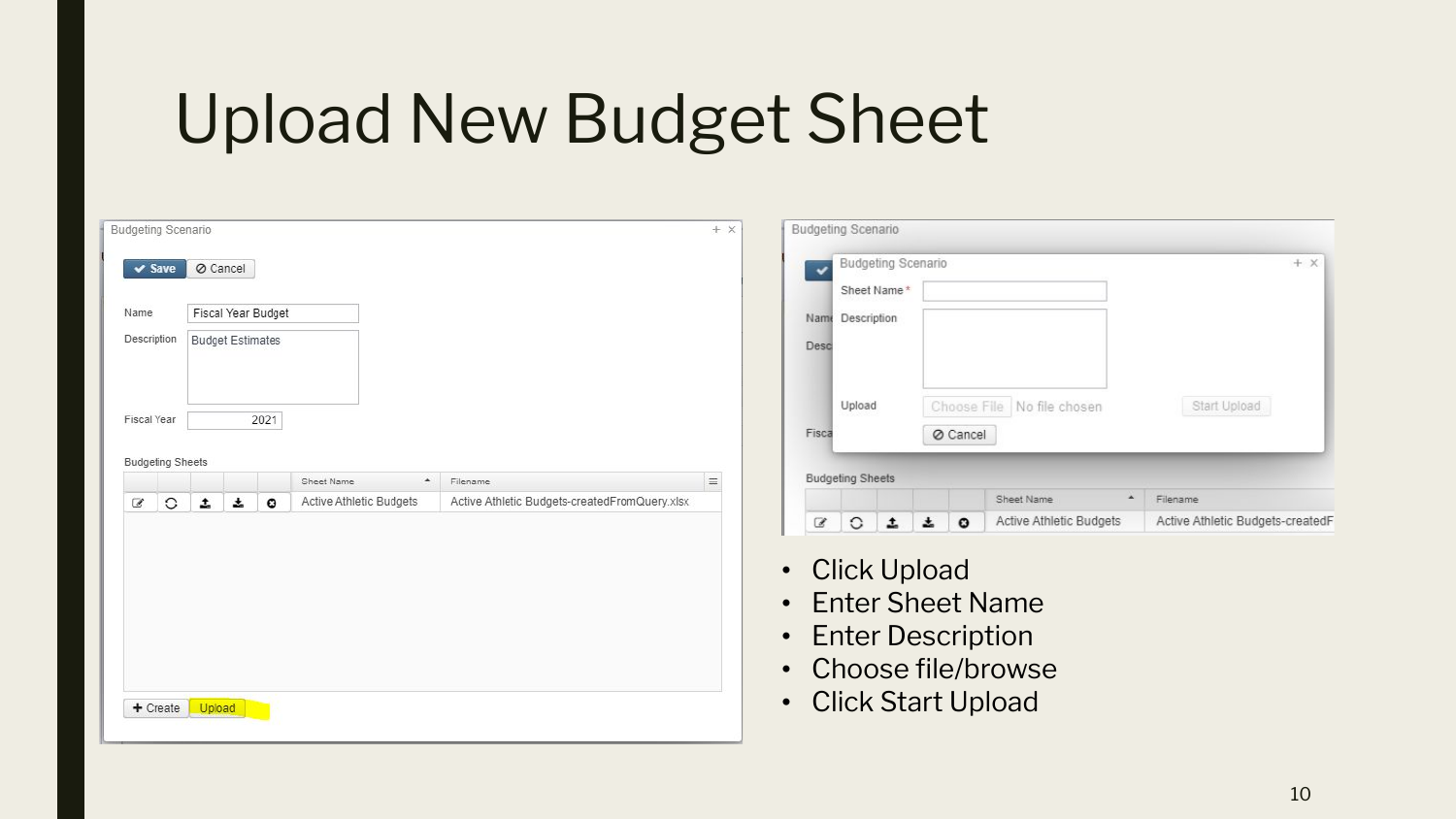#### Upload/Replace Existing Budget **Sheet Budgeting Scenario**

|                           | <u>JIJCCL</u>           |           |                         |                                       | <b>Budgeting Scenario</b> |                                                         | $+ x$        |
|---------------------------|-------------------------|-----------|-------------------------|---------------------------------------|---------------------------|---------------------------------------------------------|--------------|
|                           |                         |           |                         |                                       | Budgeting Scenario        |                                                         |              |
| <b>Budgeting Scenario</b> |                         |           |                         |                                       | Sheet Name*               | Active Athletic Budget Accounts                         |              |
| $\vee$ Save               | ⊘ Cancel                |           |                         |                                       | Description<br>N          |                                                         |              |
| Name                      | Fiscal Year Budget      |           |                         |                                       |                           |                                                         |              |
| Description               | <b>Budget Estimates</b> |           |                         |                                       | Upload                    | Choose File No file chosen                              | Start Upload |
|                           |                         |           |                         |                                       | Buugeung oneers           | ⊘ Cancel                                                |              |
| <b>Fiscal Year</b>        |                         | 2021      |                         |                                       |                           |                                                         |              |
| <b>Budgeting Sheets</b>   |                         |           |                         |                                       |                           | • Click Upload/Replace Icon                             |              |
|                           |                         |           | Sheet Name<br>٠         | Filename                              |                           |                                                         |              |
|                           |                         |           |                         |                                       |                           |                                                         |              |
| $\mathbb Z$<br>C          | 圡<br>土                  | $\bullet$ | Active Athletic Budgets | Active Athletic Budgets-createdFromQu |                           | Choose file/browse<br>$\bullet$<br>• Click Start Upload |              |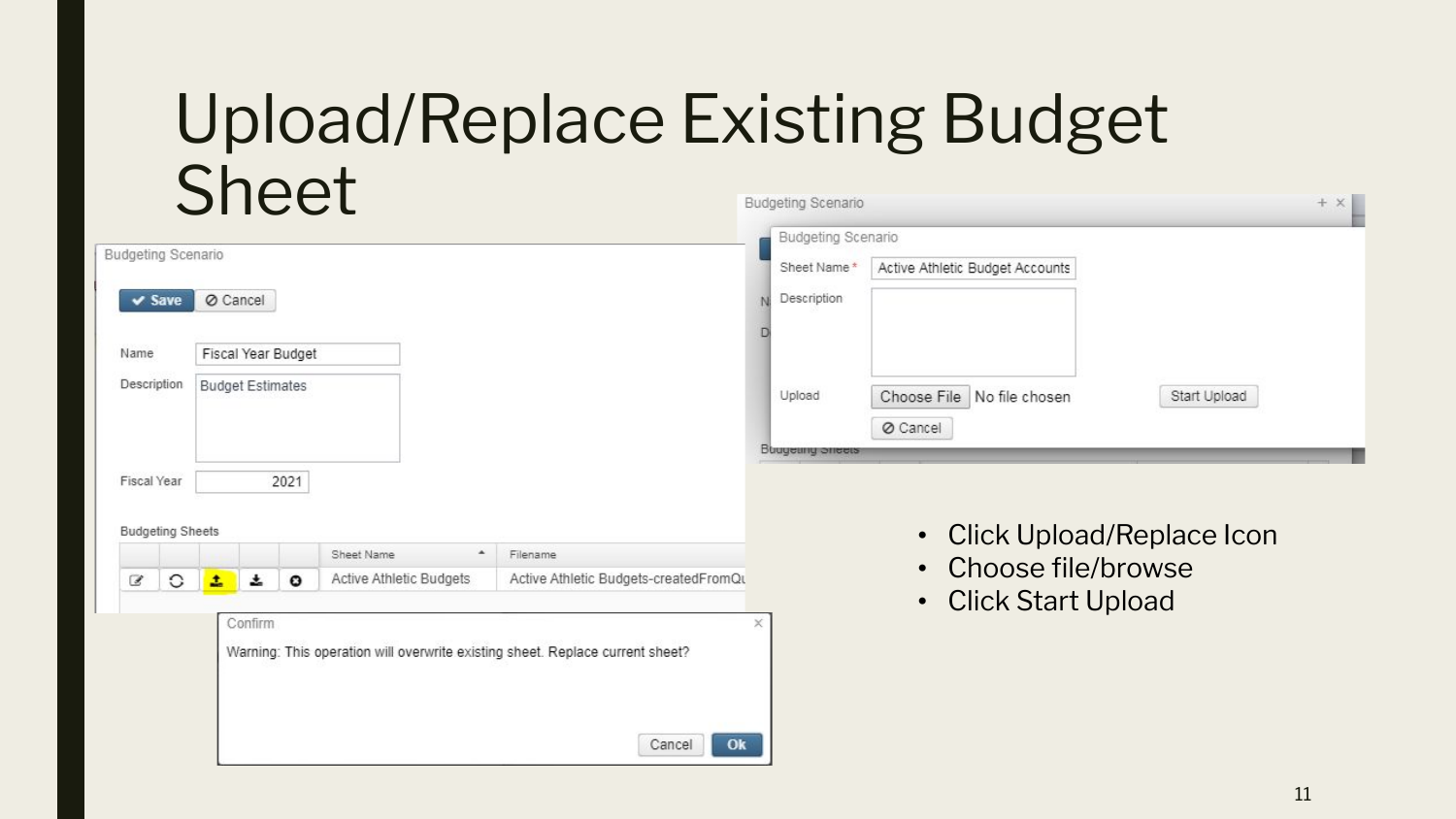### Enter Proposed Amounts

- Proposed Amount column must be formatted as PA-YYYY
	- *– i.e. PA-2023*
	- *– If you create sheets inside of the scenario that column is already added*
	- *– Outside sheets will need to manually enter PA-YYYY column*

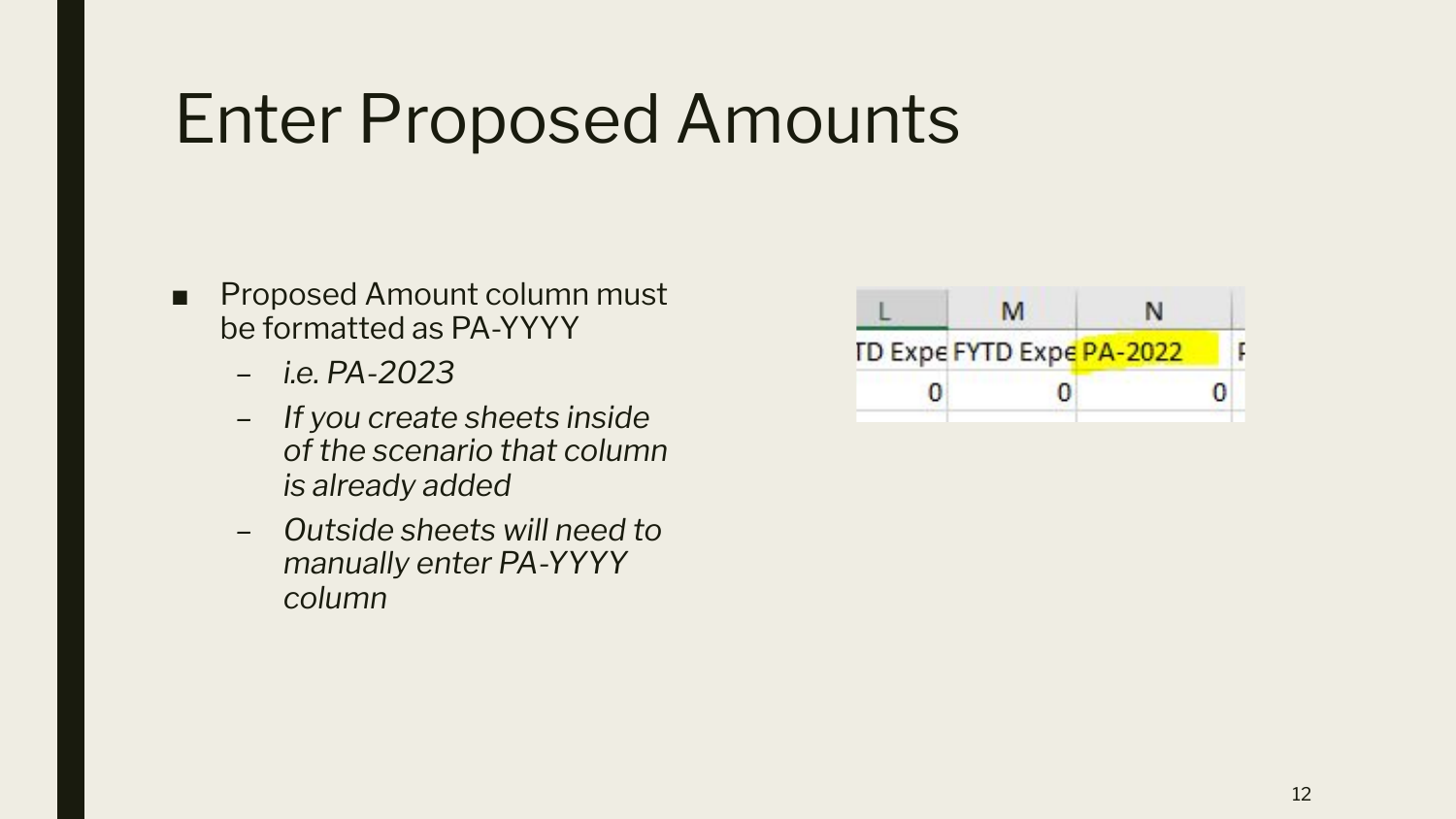### Promote a Scenario

■ Once all budgeting sheets within a scenario are completed and approved, a scenario can be 'promoted' to the proposed amounts on the budget/revenue accounts.

|   | $+$ Create |   |   |                            |                               |
|---|------------|---|---|----------------------------|-------------------------------|
|   |            |   |   | Name                       | Description                   |
| œ | ۱          | C | Θ | Fiscal Year Budget         | <b>Budget Estimates</b>       |
|   | ۴          | € | o | <b>Fiscal Year Revenue</b> | Anticipated Revenue Estimates |

• Once promoted any successive scenario that is promoted for the same period will **OVERWRITE** a prior scenario's amounts.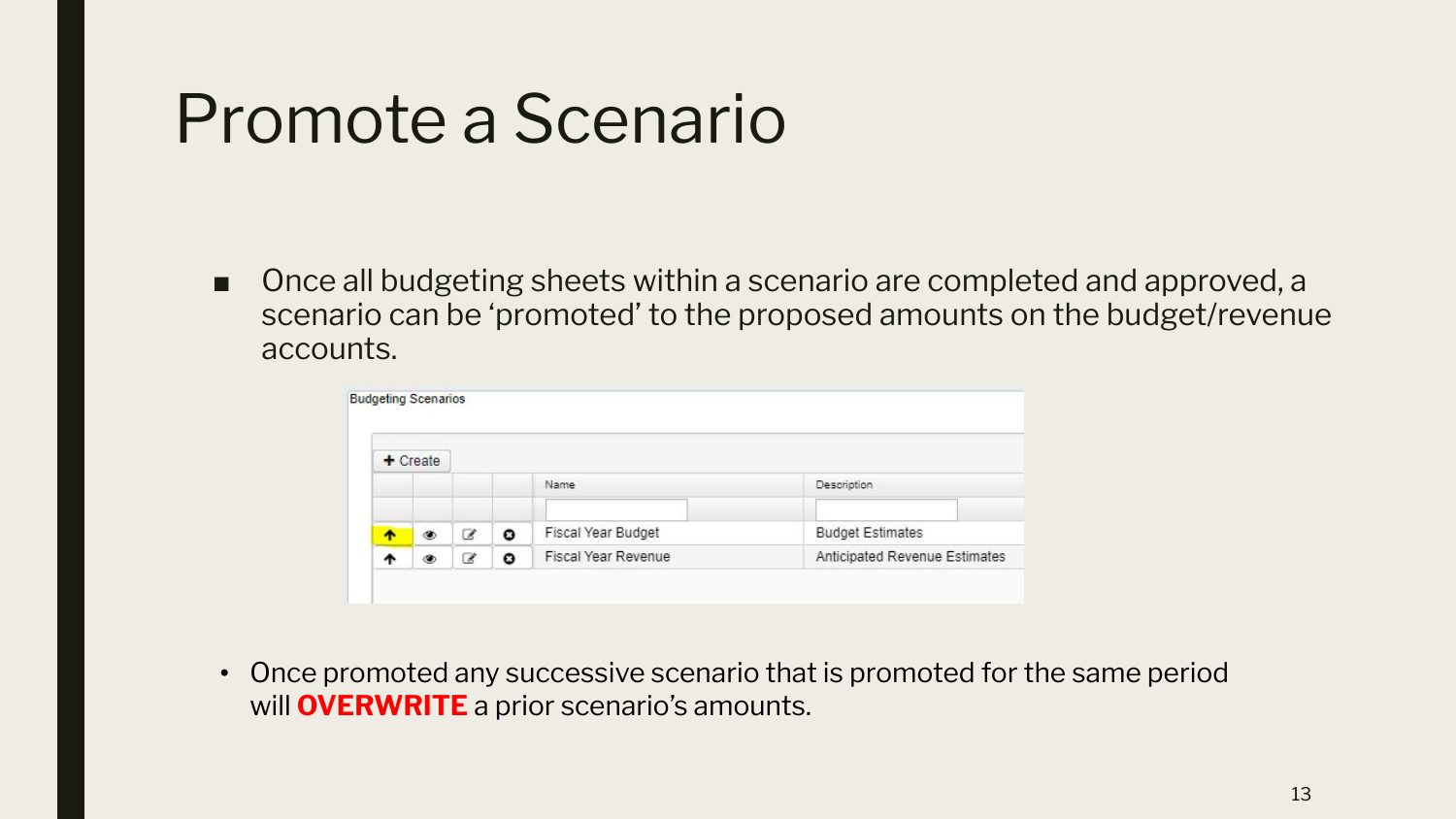#### Proposed Amounts

- Once a Scenario is promoted, access Proposed Amounts under Budgeting Menu to view them
- Proposed Amounts can be next year or current year amounts based on the PA-YYYY from budgeting sheet.

| $+$ Create | Apply | <b>O</b> Delete                             |      |                               |                    |
|------------|-------|---------------------------------------------|------|-------------------------------|--------------------|
|            |       | Fund                                        | Func | Object                        | scc                |
|            |       | Proposed Budgets<br><b>Proposed Budgets</b> |      | Proposed Anticipated Revenues | Fiscal Year 2022 v |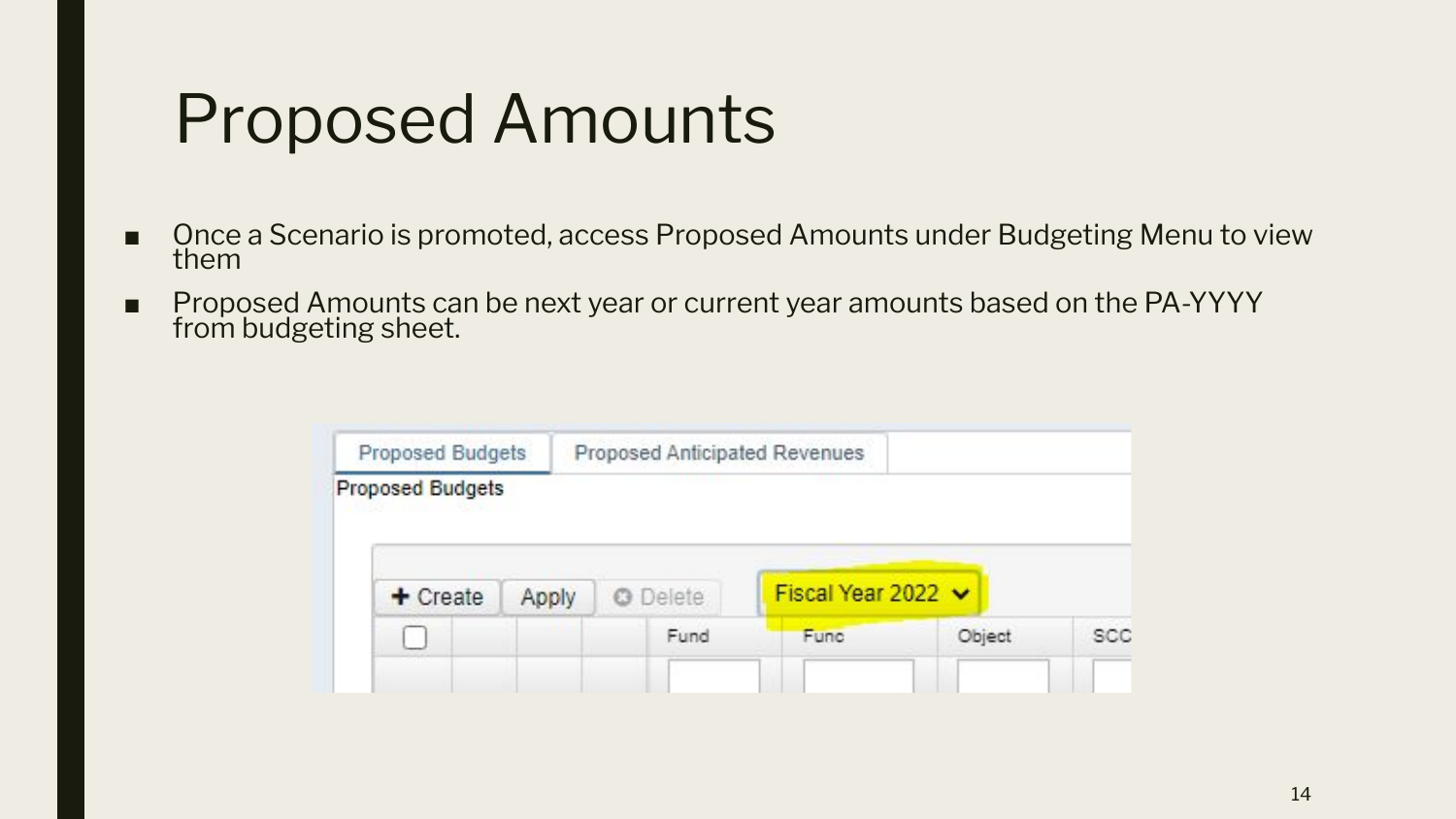### Proposed Amounts

- Separate tabs for Proposed Budgets vs Revenue
- Can view, edit or delete proposed amounts manually from the grid
- After proposed amounts are set and ready to be applied as the initial budget/initial estimate figures click on APPLY.
	- *– APPLY is all or nothing for the fiscal year displayed*

| <b>Proposed Budgets</b> |       | Proposed Anticipated Revenues |                    |  |
|-------------------------|-------|-------------------------------|--------------------|--|
| <b>Proposed Budgets</b> |       |                               |                    |  |
|                         |       |                               |                    |  |
| $+$ Create              | Apply | <b>O</b> Delete               | Fiscal Year 2022 v |  |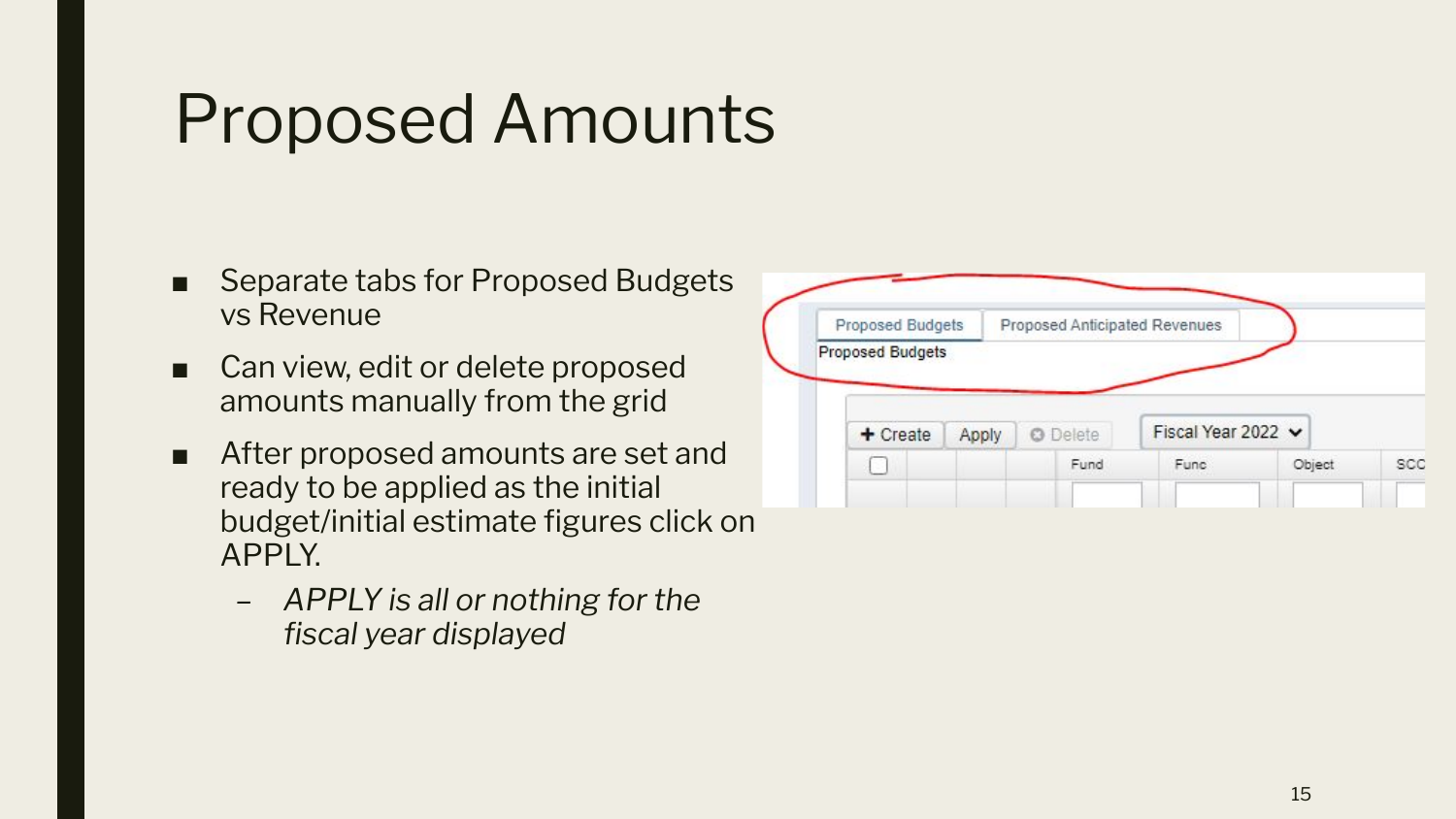# Applying Amounts

- Sets your initial budget and/or anticipated revenue for the fiscal year
- Select the transaction type you want to apply
	- *– Temporary; initial temporary budgets*
		- Optional unchecking full year. If checked considered your temporary budgets for the full year
	- *– Permanent; initial permanent budgets*
		- Full year checkbox not accessible. There are permanent budgets for the full year
	- *– Adjustment*
		- Adjusts budgets via 'adjustments' (additions/deductions)
		- Option to update GAAP estimates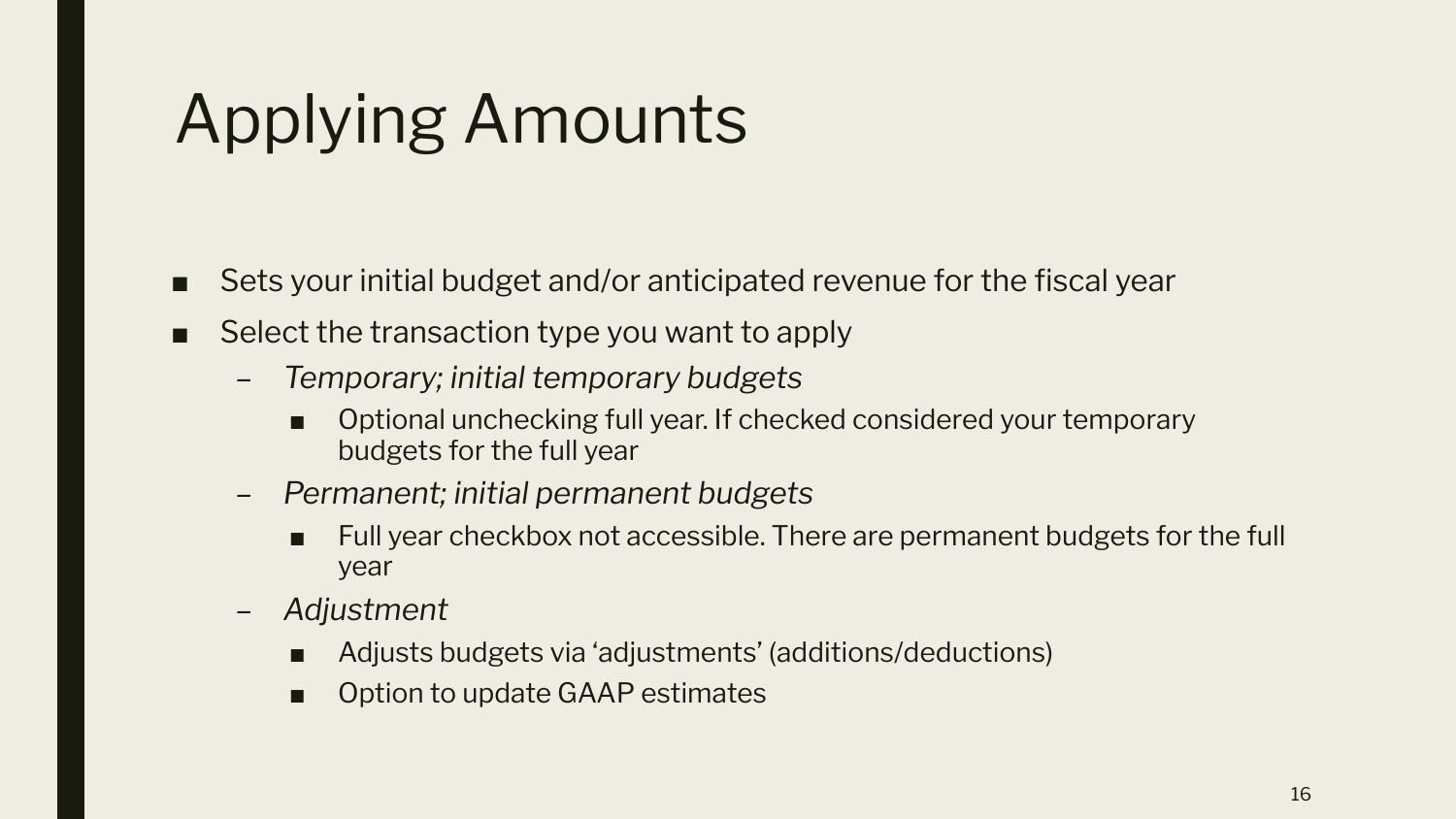#### Expense Worksheets

- SSDT Budget Expense Worksheet/ Revenue Expense Worksheet
	- *– Comparable to BUDWRK/REVWRK/APPWRK*
	- *– Currently 3 years of history*

| <b>FYTD Appropriated</b>                                                                                                                                  | Prior Year<br><b>Encumbrance</b> | <b>FYTD Expendable</b> | <b>FYTD Expended</b> | <b>FYTDPercent</b><br><b>Expended</b> |        | Next Year Proposed Prior Year Expended Two Years Prior | <b>Expended</b> | <b>Three Years Prior</b><br><b>Expended</b> |
|-----------------------------------------------------------------------------------------------------------------------------------------------------------|----------------------------------|------------------------|----------------------|---------------------------------------|--------|--------------------------------------------------------|-----------------|---------------------------------------------|
| <b>FUND-SCC:</b><br><b>Appropriation:</b><br>Budget 300-4113-890-9430-000000-200-00-000 Description DISTRICT MANAGED ACTIVITY DRAMA MISCELLANEOUS OBJECTS | 300-9430<br>300-4100-800-9430    |                        |                      |                                       |        |                                                        |                 |                                             |
| \$0.00                                                                                                                                                    | \$0.00                           | \$0.00                 | \$0.00               | 0.00%                                 | \$0.00 | \$0.00                                                 | \$0.00          | \$247.07                                    |
| Budget 300-4113-891-9430-000000-200-00-000 Description DISTRICT MANAGED ACTIVITY DRAMA STUDENT ACTIVITY PAYMENTS                                          |                                  |                        |                      |                                       |        |                                                        |                 |                                             |
| 0.00                                                                                                                                                      | 0.00                             | 0.00                   | 0.00                 | 0.00                                  | 0.00   | 0.00                                                   | 0.00            | 0.00                                        |
| \$0.00                                                                                                                                                    | \$0.00                           | \$0.00                 | \$0.00               |                                       | \$0.00 | \$0.00                                                 | \$0.00          | \$247.07                                    |
| \$0.00                                                                                                                                                    | \$0.00                           | \$0.00                 | \$0.00               |                                       | \$0.00 | \$0.00                                                 | \$0.00          | \$247.07                                    |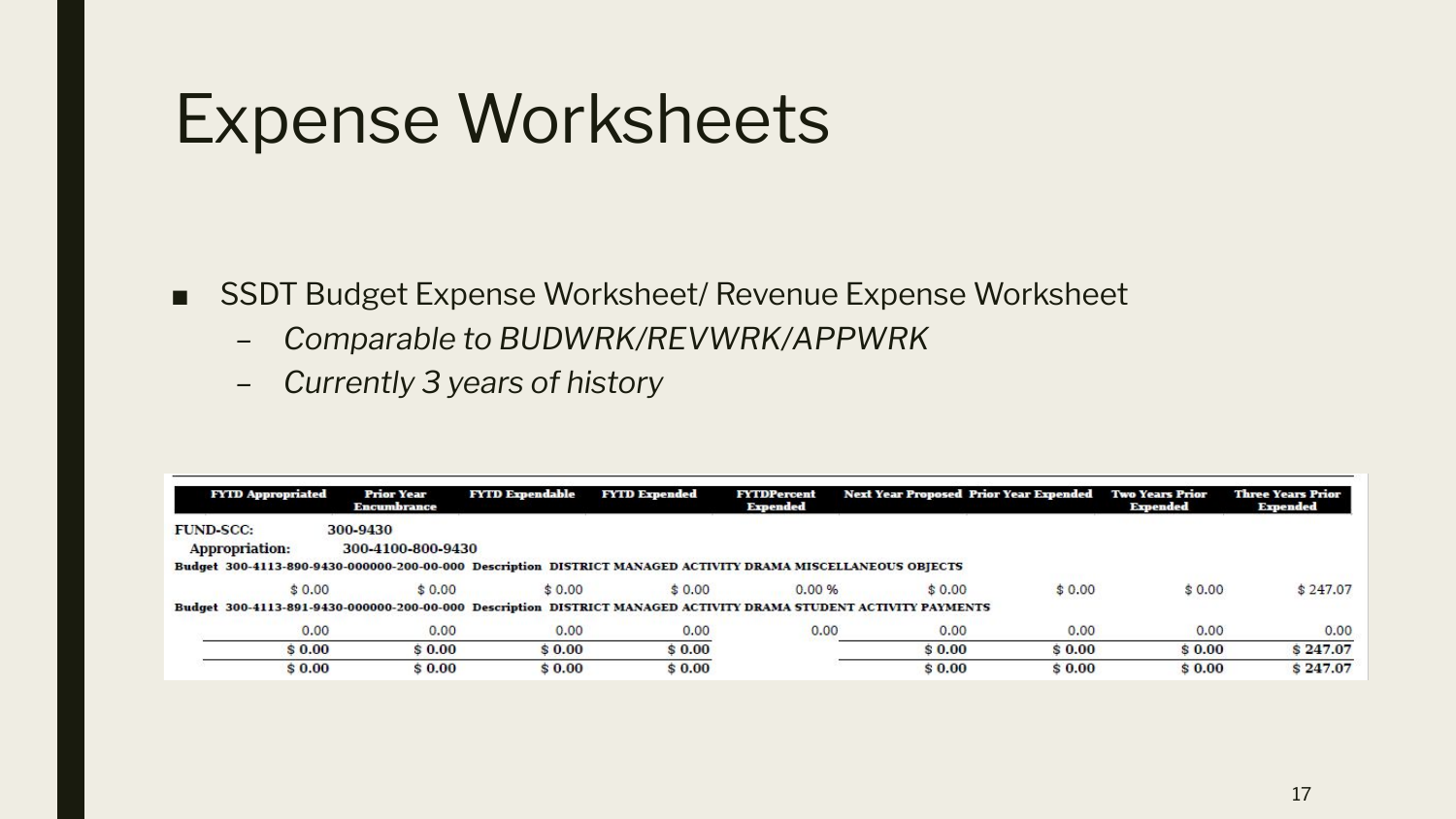## Periodic Reports

**Certification Reports** 

**CERTBAL** 

*– Amended Certificate of Estimated Resources Summary*  AMDCERT

- *– Amended Certificate of Estimated Resources Detail Report*
- *– Certificate of Available Balances Summary Report*
- *– Certificate of Available Balances Detail Report*

Appropriation Resolution Report APPRES<sup>I</sup>

> Sample narratives are available in word format for all the above reports in their respective chapter in the USAS-R Documentation. Once at the USAS-R documentation space on the SSDT Public Wiki, then go to Periodic Chapter and each Report is listed underneath.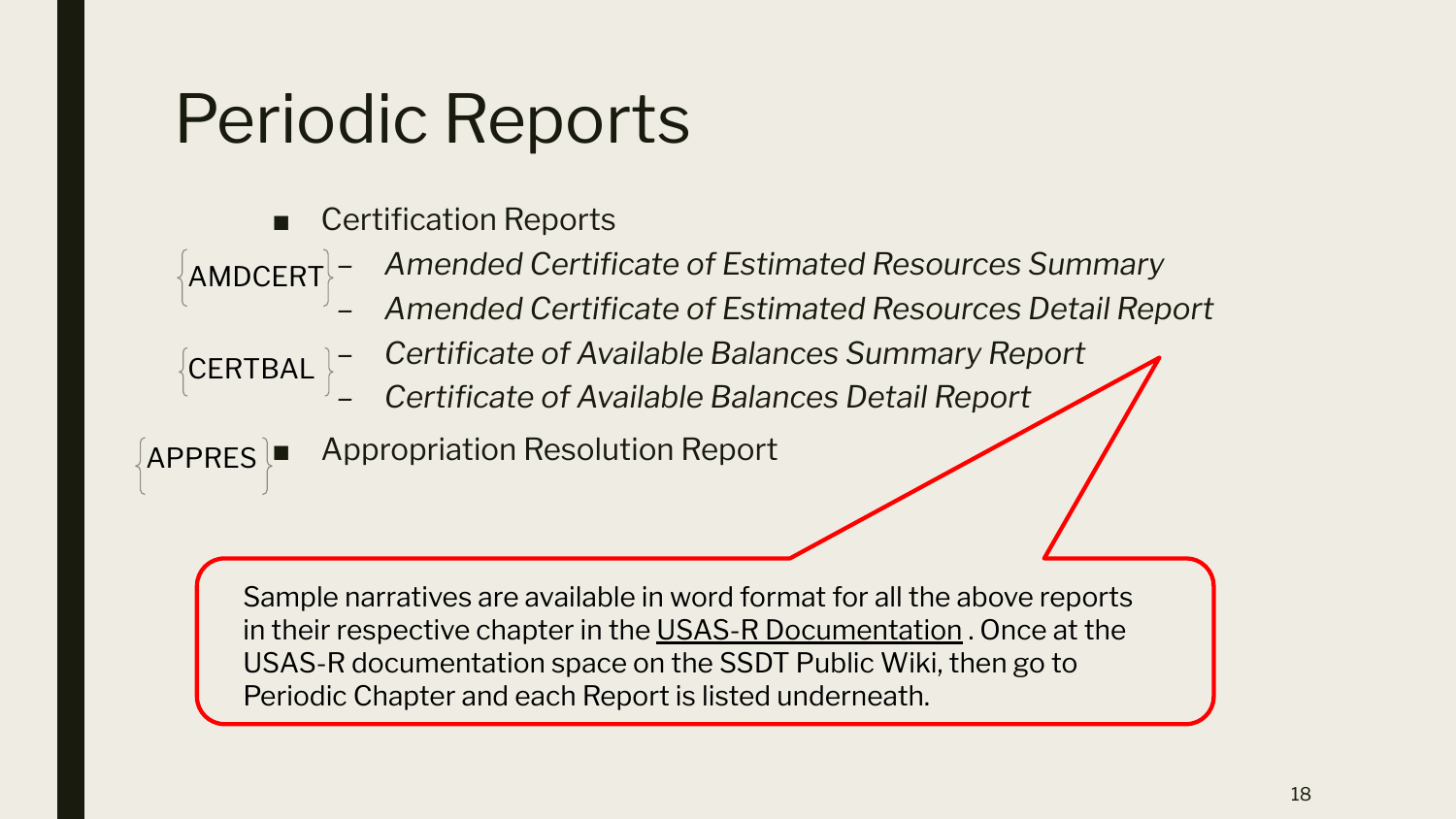# Certificate of Available Balances

- Produces a report to be submitted to the county auditor at the beginning of the fiscal year.
	- *– By default, all funds will be reported at the Fund/SCC level*
		- Can be changed based on Fund tab under Core/Accounts

| Select Report                                | Certificate of Available Balances Detail Report         |
|----------------------------------------------|---------------------------------------------------------|
| <b>Excluded Fund/SCC</b>                     | Enter Fund/SCC to exclude from this report.             |
|                                              | SCC<br>Fund                                             |
|                                              |                                                         |
|                                              |                                                         |
|                                              |                                                         |
|                                              | $\ddot{}$                                               |
| <b>Principal Amounts for Permanent Funds</b> | Enter the amount of principal for this permanent fund.  |
|                                              | Fund<br><b>SCC</b><br>Principal Amount                  |
|                                              |                                                         |
|                                              |                                                         |
|                                              |                                                         |
|                                              |                                                         |
|                                              |                                                         |
|                                              | $\ddot{}$                                               |
|                                              | Enter the amount of advances not repaid as of July 1.   |
| <b>Advances Not Repaid</b>                   | Fund<br>SCC<br>Principal Amount                         |
|                                              |                                                         |
|                                              |                                                         |
|                                              |                                                         |
|                                              |                                                         |
|                                              | ۰                                                       |
| Format                                       | ☑ Show Report Options<br>PDF (download)<br>$\checkmark$ |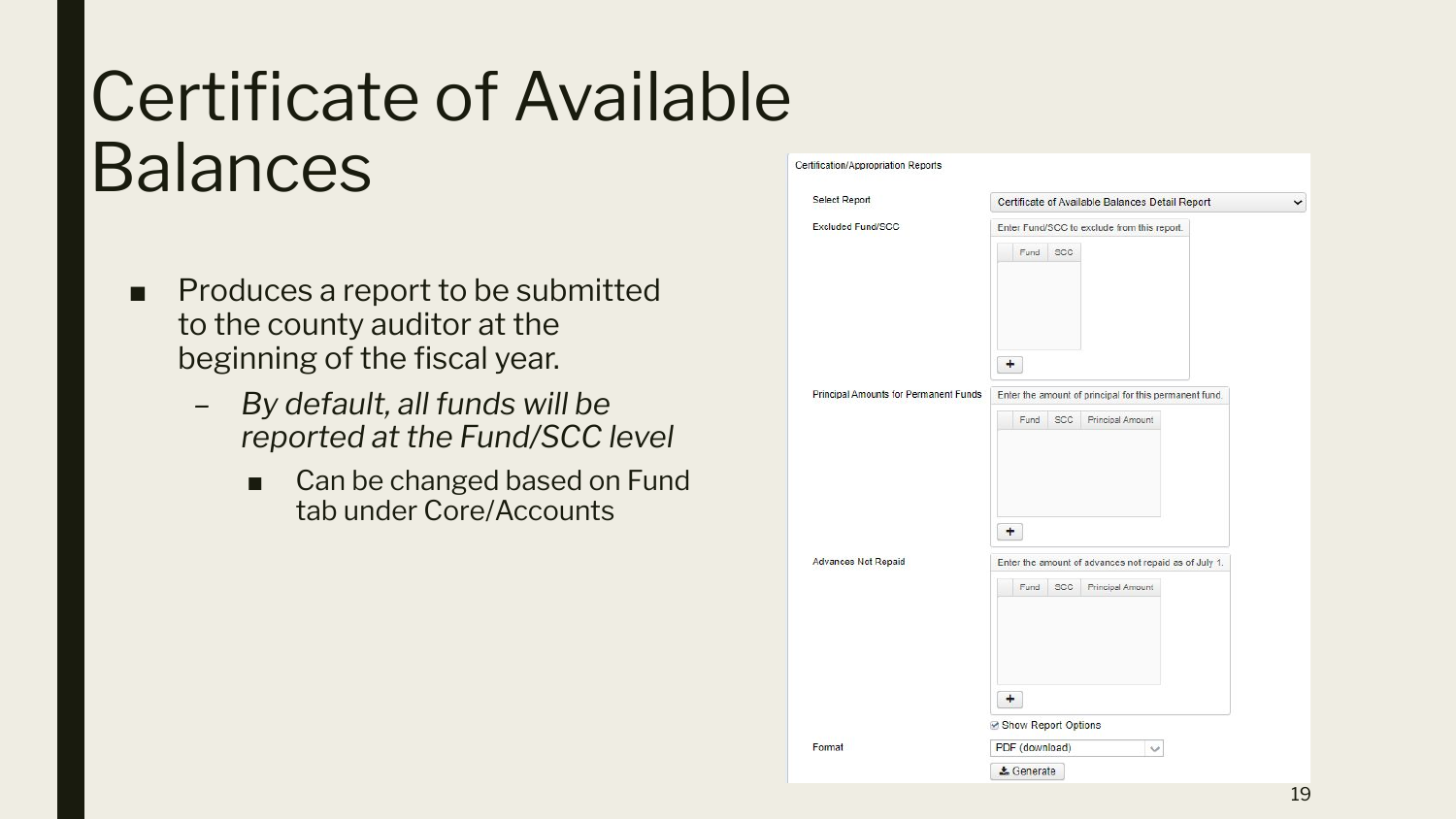# Amended Certificate of Estimated Resources

- Submitted to the county auditor when changes made to estimated resources
	- *– By default, all funds will be reported at the Fund/SCC level*
		- Can be changed based on Fund tab under Core/Accounts

| <b>Select Report</b>                  | Amended Certificate of Estimated Resources Detail Report<br>╰                        |
|---------------------------------------|--------------------------------------------------------------------------------------|
| <b>Tax Options</b>                    | Values included as Taxes by default, select below to override and include as Other.  |
|                                       | <b>Property Tax Allocations</b><br>23131 23132 23133 23134 23135 23139<br>Income Tax |
|                                       | Other Taxes                                                                          |
| <b>Excluded Fund/SCC</b>              | Enter Fund/SCC to exclude from this report.<br>Fund<br>SCC                           |
|                                       |                                                                                      |
|                                       |                                                                                      |
|                                       |                                                                                      |
|                                       | +                                                                                    |
| Principal Amounts for Permanent Funds | Enter the amount of principal for this permanent fund.                               |
|                                       | Fund SCC Principal Amount                                                            |
|                                       |                                                                                      |
|                                       |                                                                                      |
|                                       | +                                                                                    |
| <b>Advances Not Repaid</b>            | Enter the amount of advances not repaid as of July 1.                                |
|                                       | SCC<br>Principal Amount<br>Fund                                                      |
|                                       |                                                                                      |
|                                       |                                                                                      |
|                                       |                                                                                      |
|                                       | ÷                                                                                    |
|                                       |                                                                                      |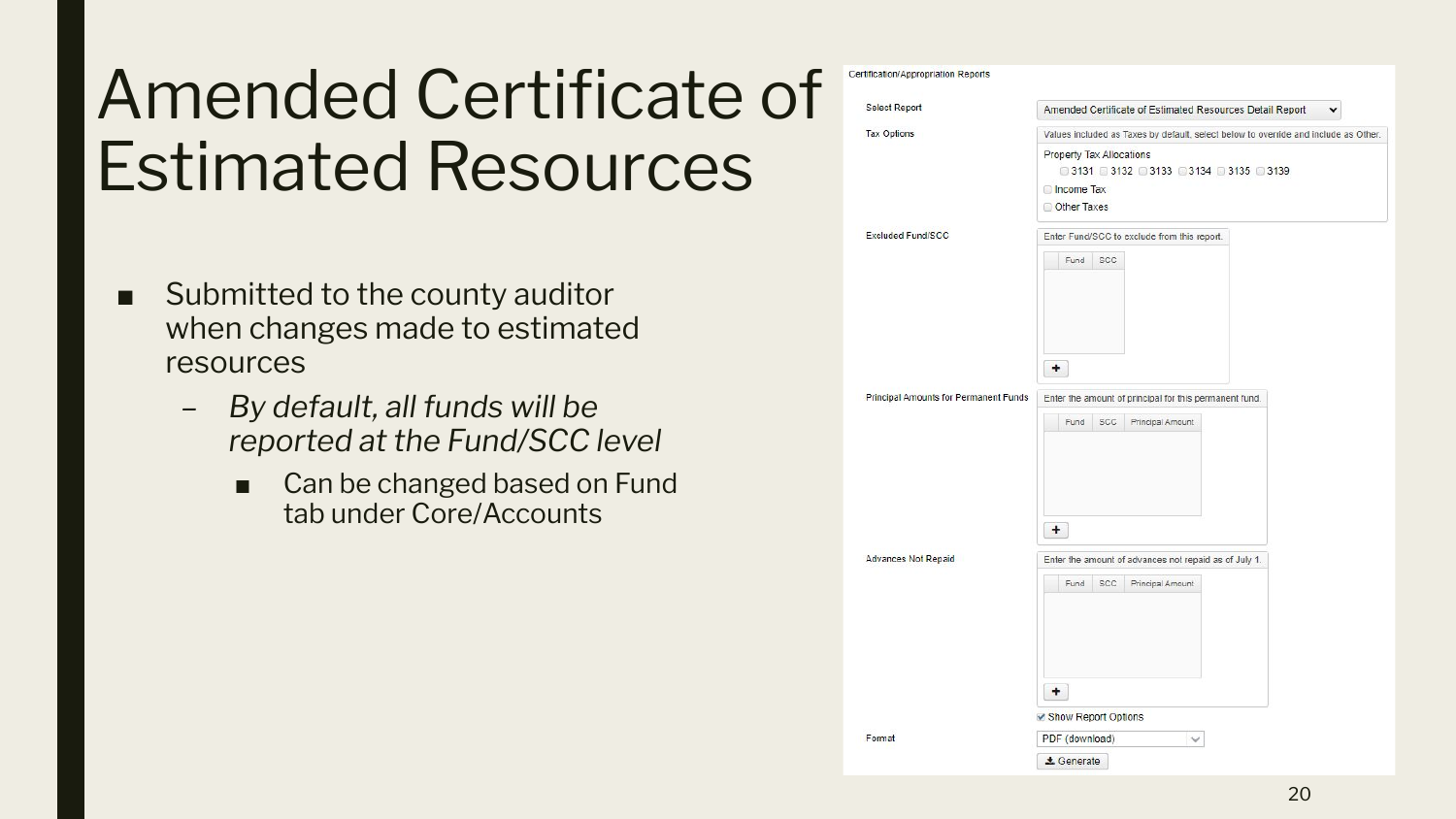# Appropriation Resolution

- Report of the district's temporary resolution prior to fiscal year closing or as a final resolution, which is submitted after the county auditor's office has given final approval for the district's spending plan
- The temporary resolution may include information from the Next Year's Proposed amounts.
- The permanent resolution uses data from the current fiscal year amounts.
- Amounts to use options
	- *– Beginning Balance only*
	- *– Next Year Proposed*
	- *– FTD Appropriated, CO and Totals*
	- *– FTD Appropriation minus CO enc*

| Appropriation Resolution Report |                                     |   |  |
|---------------------------------|-------------------------------------|---|--|
| Fiscal year                     | $2019$ $\blacktriangledown$         |   |  |
| Amounts to use                  | Beginning Balance Only              |   |  |
|                                 | Include accounts with zero balances |   |  |
| Format                          | PDF (download)                      | Ŵ |  |
|                                 | $\triangle$ Generate                |   |  |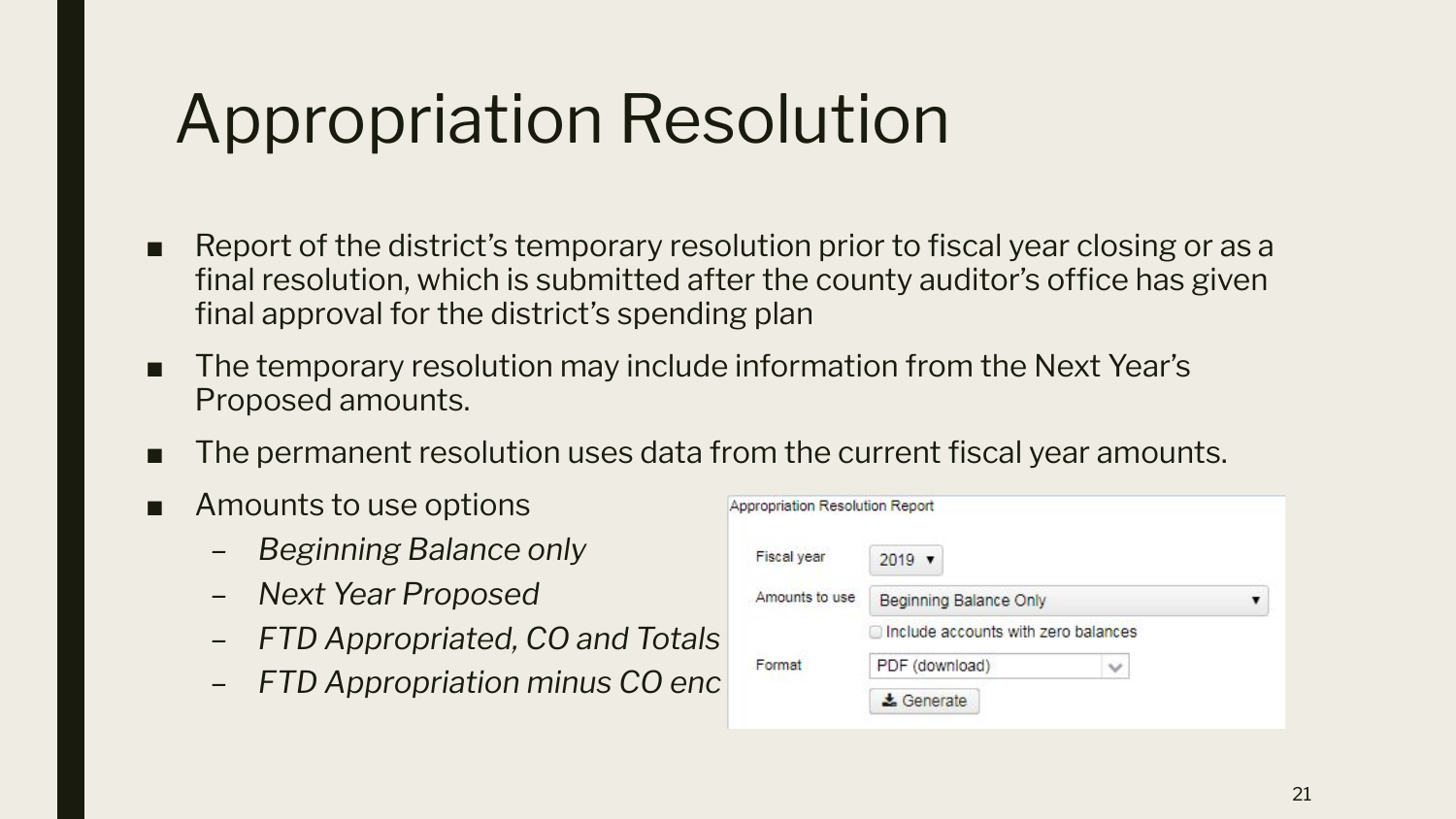# Reporting Levels

- Certificate of Available Balances/Amended Certificate of Estimated Resources report subtotals are based on reporting levels that can be specified on the associated Fund.
- Located under Core/Accounts Fund Tab

| Appropriation<br>Cash<br><b>Fund</b> | Expenditure<br>Revenue |
|--------------------------------------|------------------------|
|--------------------------------------|------------------------|

- Contains the fund details and sets the certificate reporting level for the fund.
	- *– Settings stored under each fund are used primarily for Certificate Reports under the Periodic Menu*
		- Certification/Appropriation Report and Appropriation Resolution Report